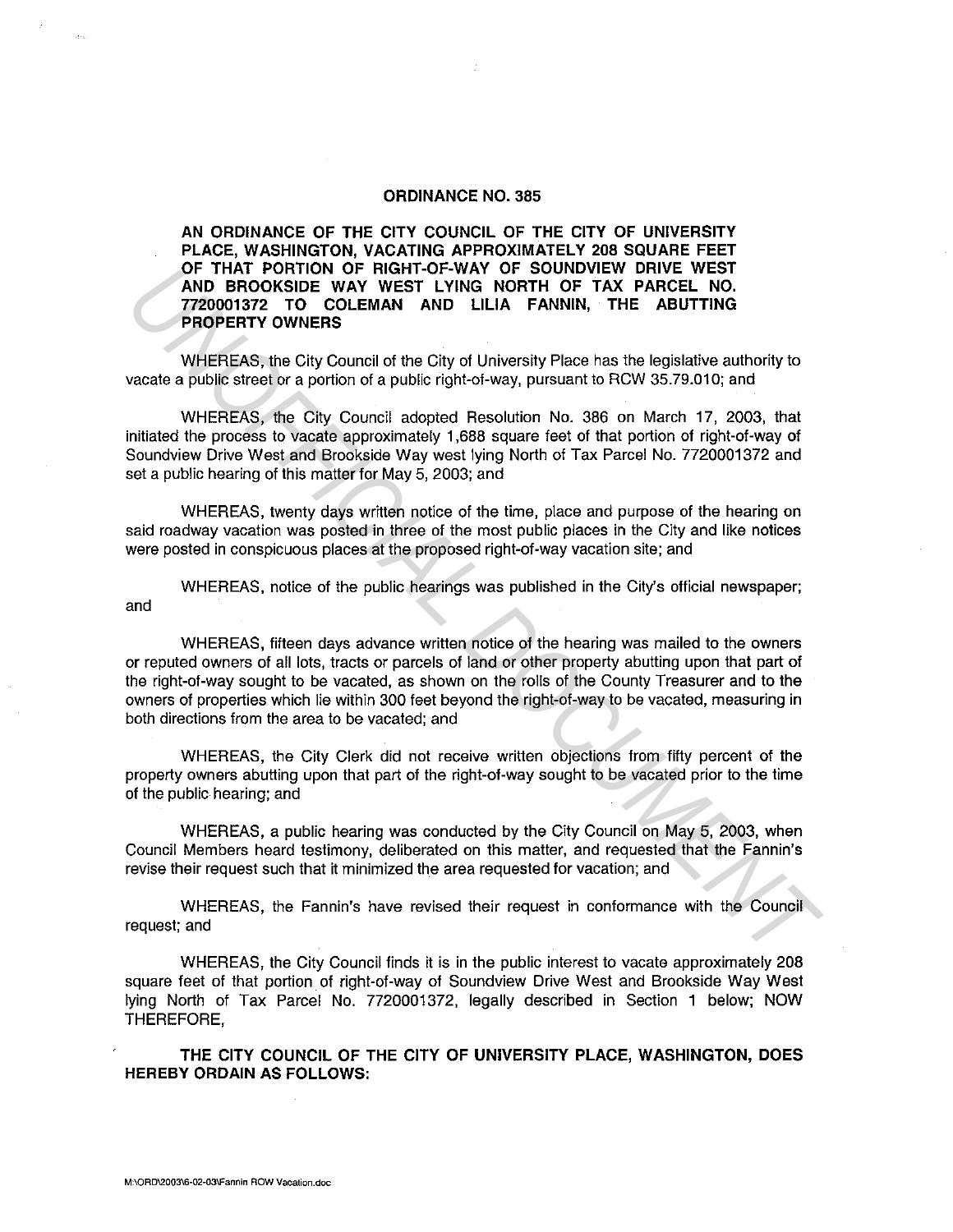Section 1. Vacation of Street Right-of-Way. The portion of right-of-way of Soundview Drive West and Brookside Way west lying North of Tax Parcel No. 7720001372 in University Place, Washington, legally described below, is hereby vacated:

## **LEGAL DESCRIPTION**

THAT PORTION OF THE INTERSECTION OF SOUNDVIEW DRIVE AND BROOKSIDE WAY, BEING A PORTION OF THE NORTHWEST QUARTER OF SECTION 16, TOWNSHIP 20 NORTH, RANGE 2 EAST OF THE WILLAMETIE MERIDIAN, DESCRIBED AS FOLLOWS: COMMENCING AT THE SOUTHWEST CORNER OF LOT 27, BLOCK 5, SOUNDVIEW ADDITION, ACCORDING TO THE PLAT THEREOF RECORDED IN VOLUME 12 OF PLATS AT PAGE 18 RECORDS OF PIERCE COUNTY, WASHINGTON; THENCE NORTH 24°31'00" EAST, ALONG THE WEST LINE OF SAID LOT 27 AND THE EAST MARGIN OF SOUNDVIEW DRIVE, 111.27 FEET TO THE TRUE POINT OF BEGINNING; THENCE SOUTH 78°58'00" EAST, 46.27 FEET TO A POINT ON THE NORTHERLY EXTENSION OF THE WEST MARGIN OF BROOKSIDE WAY; THENCE SOUTH 02°27'00" EAST, ALONG SAID NORTHERLY EXTENSION, 23.14 FEET TO THE NORTHEAST CORNER OF SAID LOT 27; THENCE ALONG THE NORTH LINE OF SAID LOT 27 AND A CURVE TO THE LEFT, THE CENTER OF WHICH BEARS SOUTH 87°33'00" WEST 29.34 FEET DISTANT, THROUGH A CENTRAL ANGLE OF 153°02'00", AN ARC DISTANCE OF 79.36 FEET TO SAID EAST MARGIN OF SOUNDVIEW DRIVE; THENCE NORTH 24°31'00" EAST, 23.14 FEET TO THE TRUE POINT OF BEGINNING. CONTAINING 208 SQUARE FEET. THAT PORTION OF THE INTERSECTION OF SOUNDVIEW DRIVE AND BROOKSIDE WAY ERROPTION CONTERT OF THE MICRIMITER OF THE WILLAMETER MEDIDIAN, DESCRIBED AS POLLOWS: COMMENTOR AT THE MEDIDIAN CONTERT OF THE WITHOUT AND CONTERT OF TH

Section 2. Compensation for Vacation. The City of University Place will be compensated for this right-of-way vacation in an amount equal to one half the appraised value of the area vacated pursuant to University Place Municipal Code 13.05.110.

Section 3. Authorizing the Public Works Director to Execute All Necessary Documents and Approve all Utility Easements to Effectuate the Partial Street Vacation. The Public Works Director is authorized to execute all necessary documents to effectuate the right-ofway vacation; provided that (1) the applicant executes utility easements in a form acceptable to the Public Works Director; (2) a Quit Claim Deed for the vacated right-of-way has been recorded with the Pierce County Auditor; and (3) receipt of compensation for the right-of-way vacation and execution of utility easements are conditions precedent to the Public Works Director's obligation to deliver a Quit Claim Deed for the vacated right-of-way.

Section 4. Severability. If any provision of this Ordinance or its application to any person or circumstance is held invalid, the remainder of the Ordinance or the application of the provision to other persons or circumstances by a court of competent jurisdiction shall not be affected.

Section 5. Publication and Effective Date. A summary of this Ordinance consisting of its title shall be published in the official newspaper of the City. This Ordinance shall be effective five (5) days after such publication.

**PASSED BY THE CITY COUNCIL ON JUNE**  Jean Brooks, Mavor